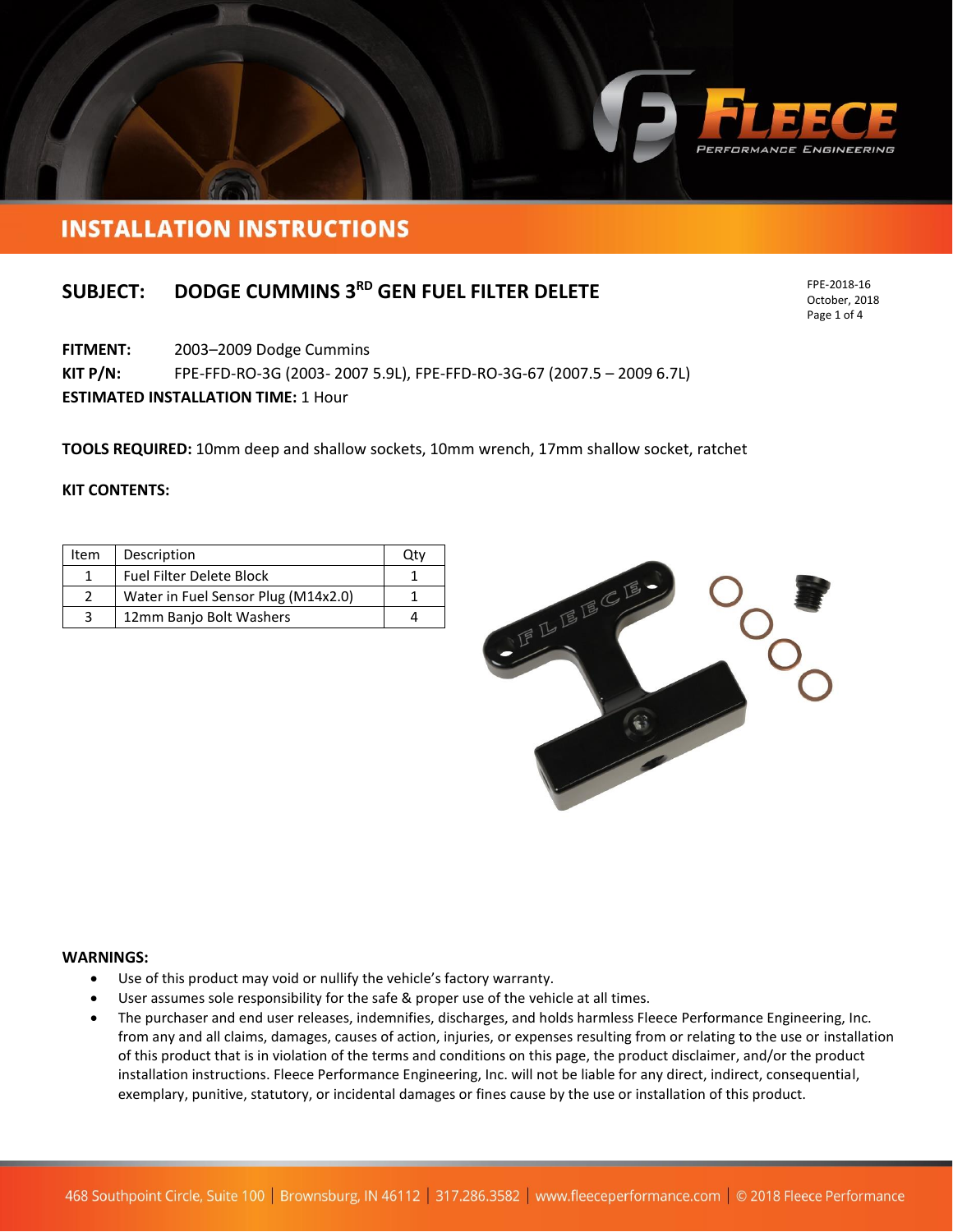### **PROCEDURE:**

STEP 1: Remove the intake horn.

STEP 2: Drain the fuel filter bowl by turning the yellow drain valve handle counter-clockwise. The fuel will drain through a clear tube from just below the valve.

STEP 3: Unplug the fuel heater and WIF (water in fuel) sensor from the front of the fuel filter assembly.

STEP 4: Disconnect the fuel feed line from the back of the fuel filter.

STEP 5: Use a 10mm socket to remove the fuel return line support bracket bolt.



FPE-2018-16 October, 2018 Page 2 of 4



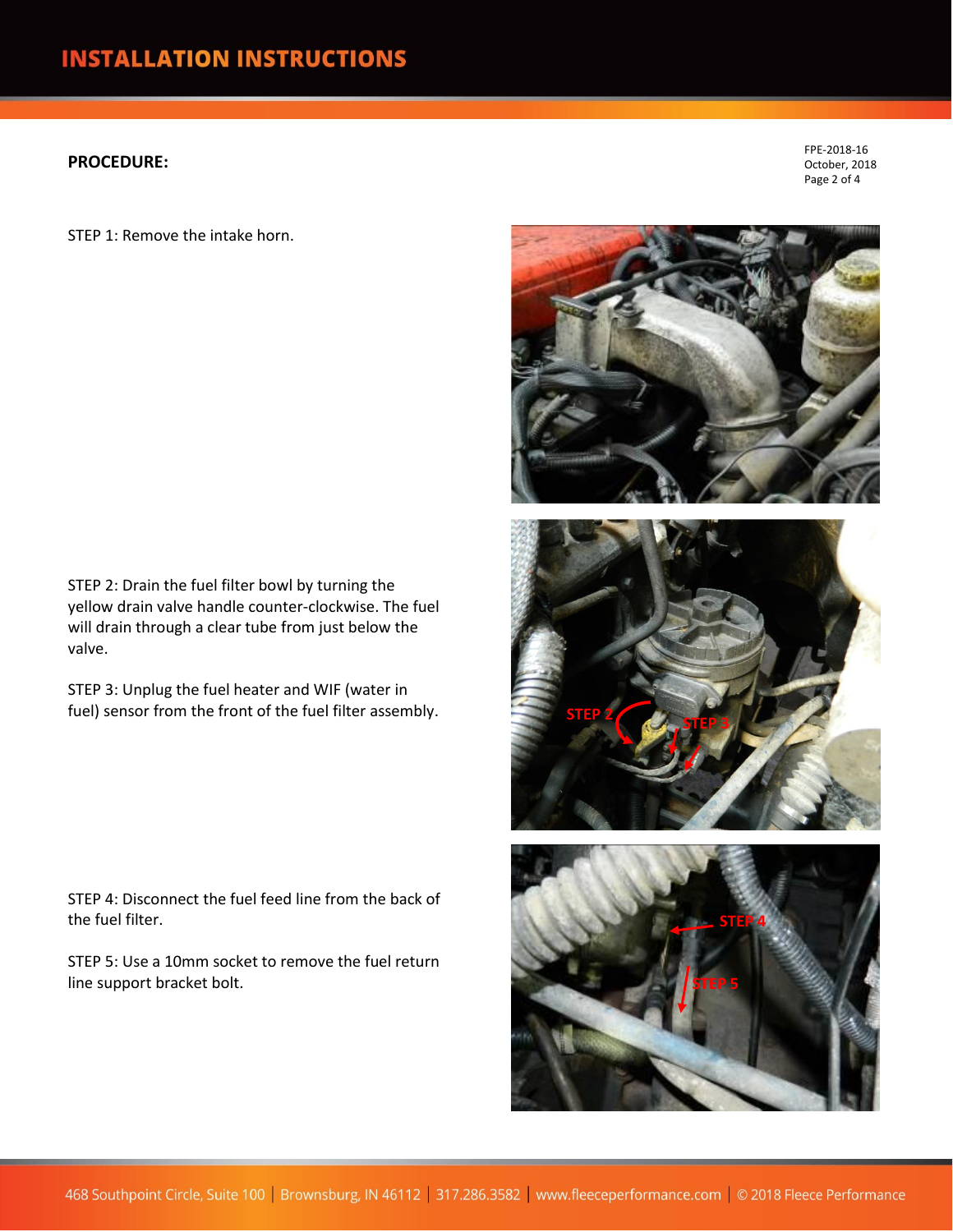FPE-2018-16 October, 2018 Page 3 of 4

STEP 6: Use a 17mm socket to remove the fuel return line banjo bolts from the fuel filter assembly. There is one banjo bolt in the front of the assembly and one in the back.

STEP 7: Use a 10mm socket to remove the two fuel filter assembly bolts that secure the assembly to the side of the head.

STEP 8: Remove the fuel filter assembly

STEP 9: Remove the WIF (water in filter) sensor from the fuel filter assembly.